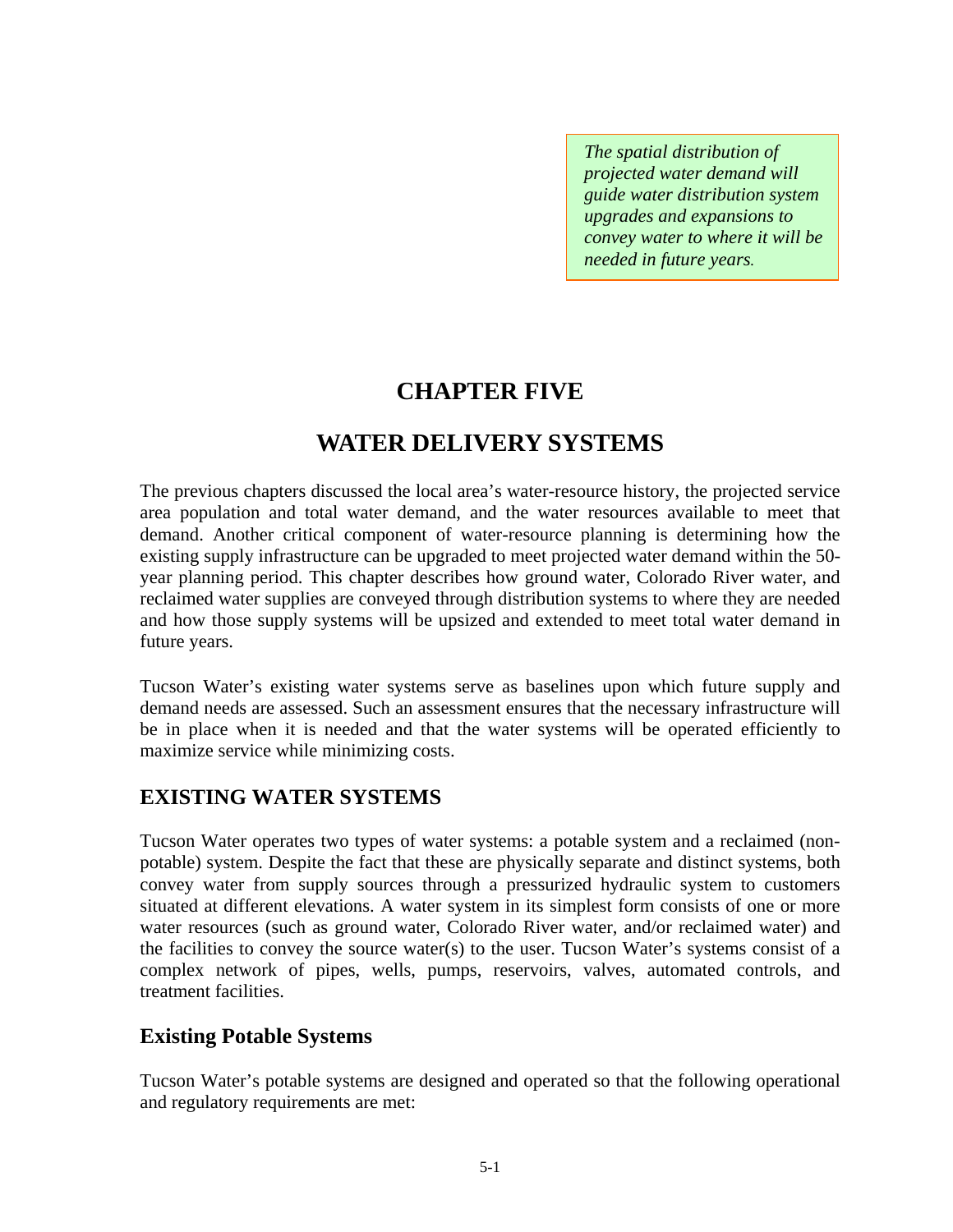- Maintain adequate system delivery pressures.
- Meet the daily peak demand.
- Meet potential fire-flow demands.
- Meet or exceed all primary drinking water standards.
- Maintain adequate system disinfection levels.
- Satisfy customer expectations.

Tucson Water's potable water distribution systems served a population of 638,936 in 2000, and potable demand was 117,624 acre-feet. The potable systems collectively serve a 300 square-mile area.

Potable supply currently comes from more than 200 wells spread over five well fields with a collective pumping capacity of 196 MGD. Figure 5-1 shows the location of the five well fields within the Tucson basin and Avra Valley. The capacities of these well fields include about 93 MGD from the Central Well Field, 31 MGD from the Avra Valley Well Field, 9 MGD from the Southside Well Field (including the Tucson Airport Remediation Project), 9 MGD from the Santa Cruz Well Field, and 54 MGD from the CAVSARP Well Field. Average daily water demand in 2003 was 108 MGD and peak daily demand was 163 MGD.



**Figure 5-1**: Tucson Water's Well Fields.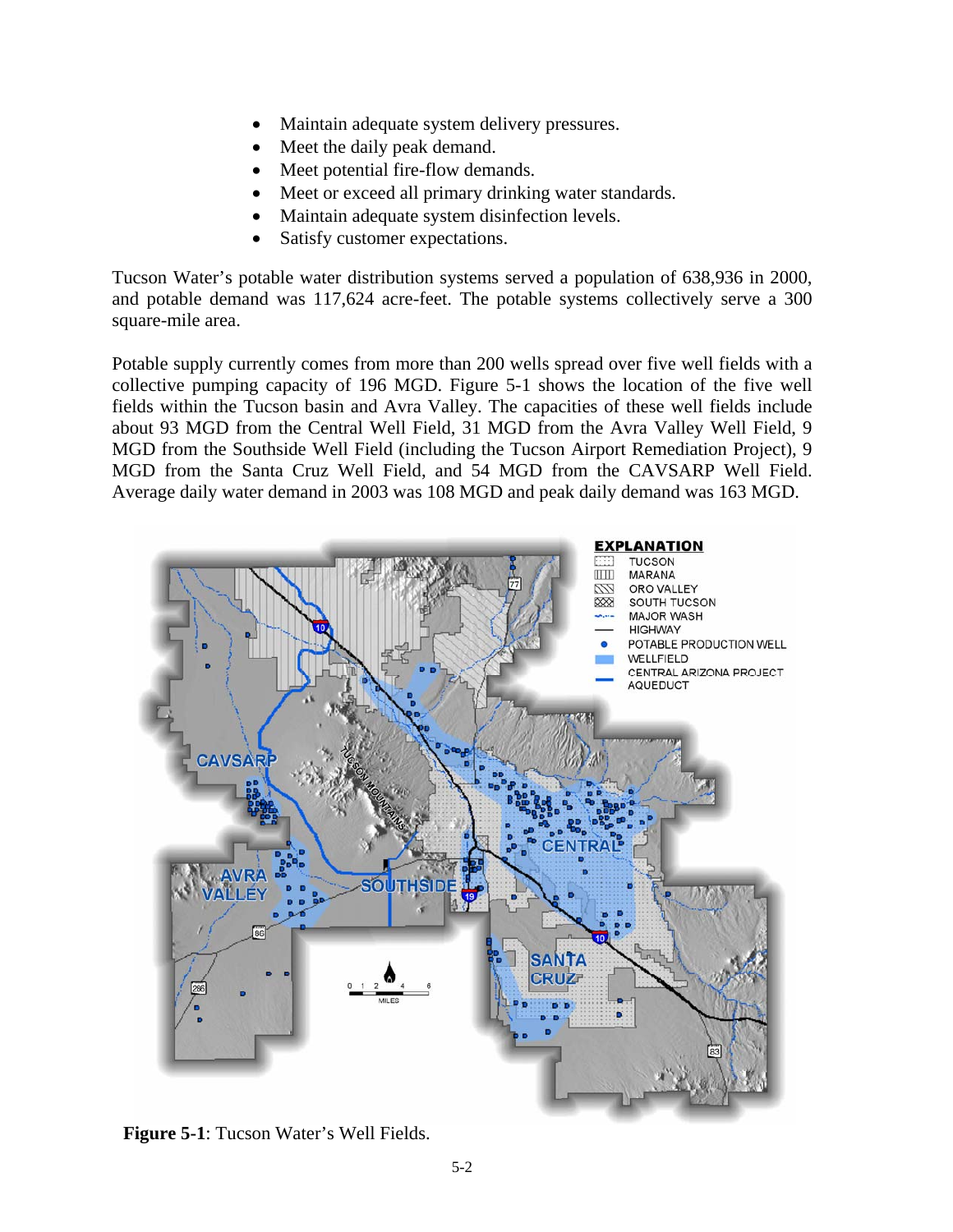The Central, Avra Valley, Southside, and the Santa Cruz Well Fields pump native ground water for supply. The ground water pumped from these wells is directly discharged to the distribution piping system or to reservoirs. The CAVSARP Well Field, however, produces a blend of recharged Colorado River water and native ground water. Figure 5-2 shows the network of large diameter pipelines in Tucson Water's potable distribution system.



**Figure 5-2:** Tucson Water's Potable Distribution System as of 2000.

At CAVSARP, Colorado River water flows through a pipeline to recharge basins. The water soaks into the ground and percolates through subsurface sediments until it reaches the water table (i.e. recharges the aquifer) where it slowly blends with native ground water. CAVSARP enables Tucson Water to greatly reduce its dependence on ground water by satisfying almost half its current total potable demand with renewable Colorado River water.

CAVSARP is one component of the Clearwater Program (Figure 4-2) which also includes the Hayden-Udall Treatment Plant and the Clearwell Reservoir. The Hayden-Udall Treatment Plant currently chlorinates and controls the pH (acidity) of the blended water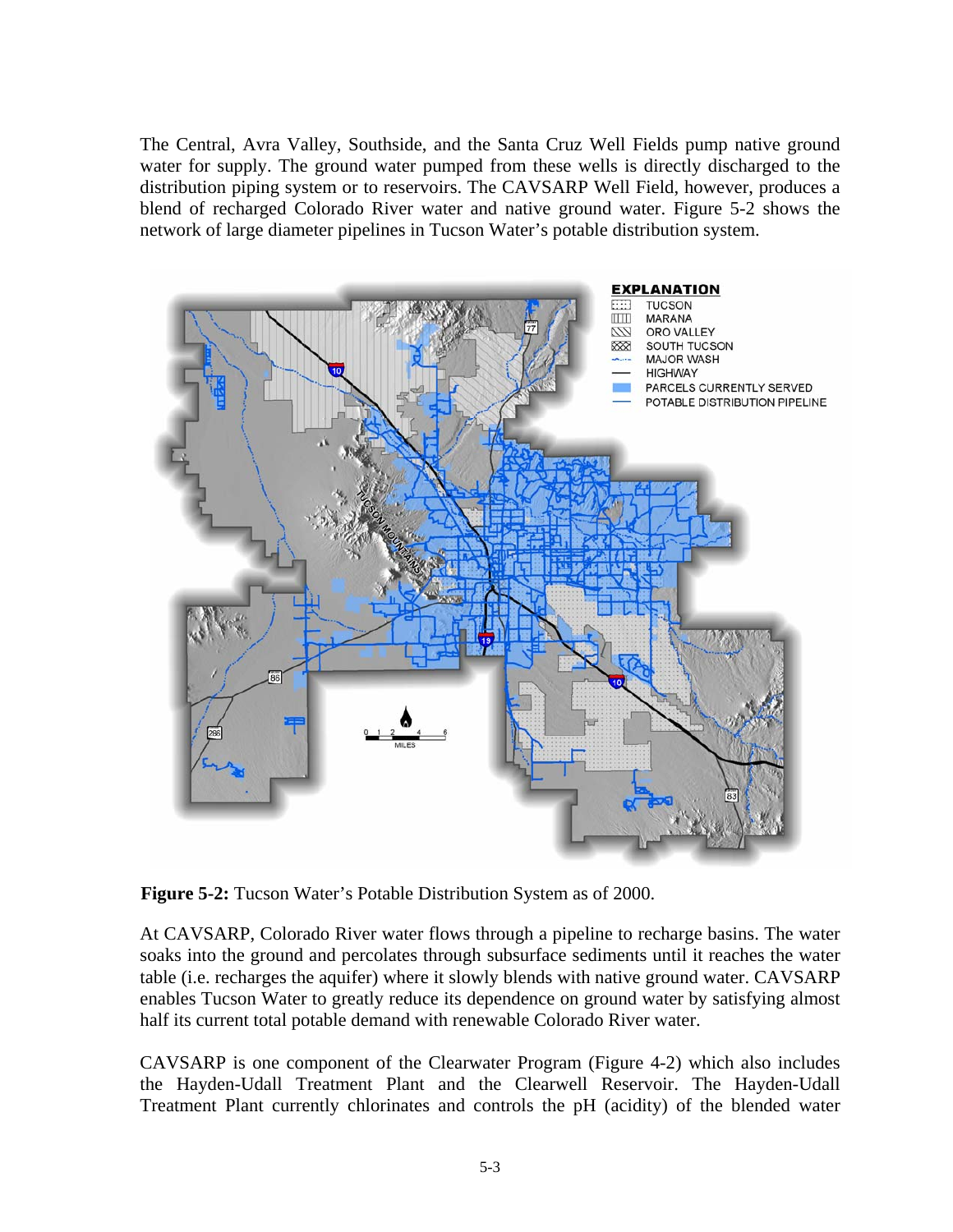recovered at CAVSARP. The treated water is then boosted up to the Clearwell Reservoir, a 60 million-gallon covered storage facility, from where it is delivered to customers for potable supply and fire flow.

About 4,200 miles of transmission mains and distribution pipelines, with diameters ranging from 2 to 96 inches, convey water from the various potable supply sources to more than 200,000 businesses and residences. The distribution system relies on more than 50 fully enclosed reservoirs with individual storage capacities ranging from 15,000 gallons to 60 million gallons; the overall system has a total capacity of 273 million gallons. The system has 124 booster stations used to lift water from lower to higher delivery elevations.

In addition to the large, integrated central distribution system that supplies more than 99 percent of Tucson Water's potable demand, there are eight isolated potable systems supplied by dedicated production wells. Whenever practical, Tucson Water seeks to connect the small isolated systems to the central system to maximize system reliability and flexibility and to minimize operational inefficiencies.

Most of the supply wells and booster pumps are electric-powered with the remainder powered by natural gas engines. Large facilities like CAVSARP are equipped with both electricity and natural gas to ensure reliability and flexibility. Most wells, reservoirs, and booster pumps are connected to a central computer system that is monitored 24 hours a day. This system can remotely operate key elements of the delivery infrastructure and detect system malfunctions.

Tucson Water's service area is divided into 17 pressure zones which take into account the wide range of elevations associated with the many points of delivery. Each pressure zone corresponds to a change in land surface elevation of approximately 105 feet amsl. Tucson Water delivers water over an elevation ranging from 1,900 feet to 3,500 feet amsl. These zones are managed to maintain consistent system delivery pressures. Water can be transported between pressure zones via gravity and pressure reducing valves or by booster stations, both of which help to maintain system pressure. Reservoirs placed at appropriate elevations stabilize pressures in the system within acceptable ranges and provide backup storage for peak-use periods.

Demand varies not only from one day to the next but also within any given day. In addition, water supplies within the system may not be where it is needed at any given point in time; therefore, water must be conveyed from one area to another through the strategic placement of reservoirs, boosters, and wells. The distance between a supply source and the point of use can exceed 20 miles in some areas.

In addition to providing adequate water supply to Tucson Water's customers, a series of emergency system interconnects are located where the Tucson Water system abuts other water providers. These interconnects are used to supply water to other providers when they have system emergencies.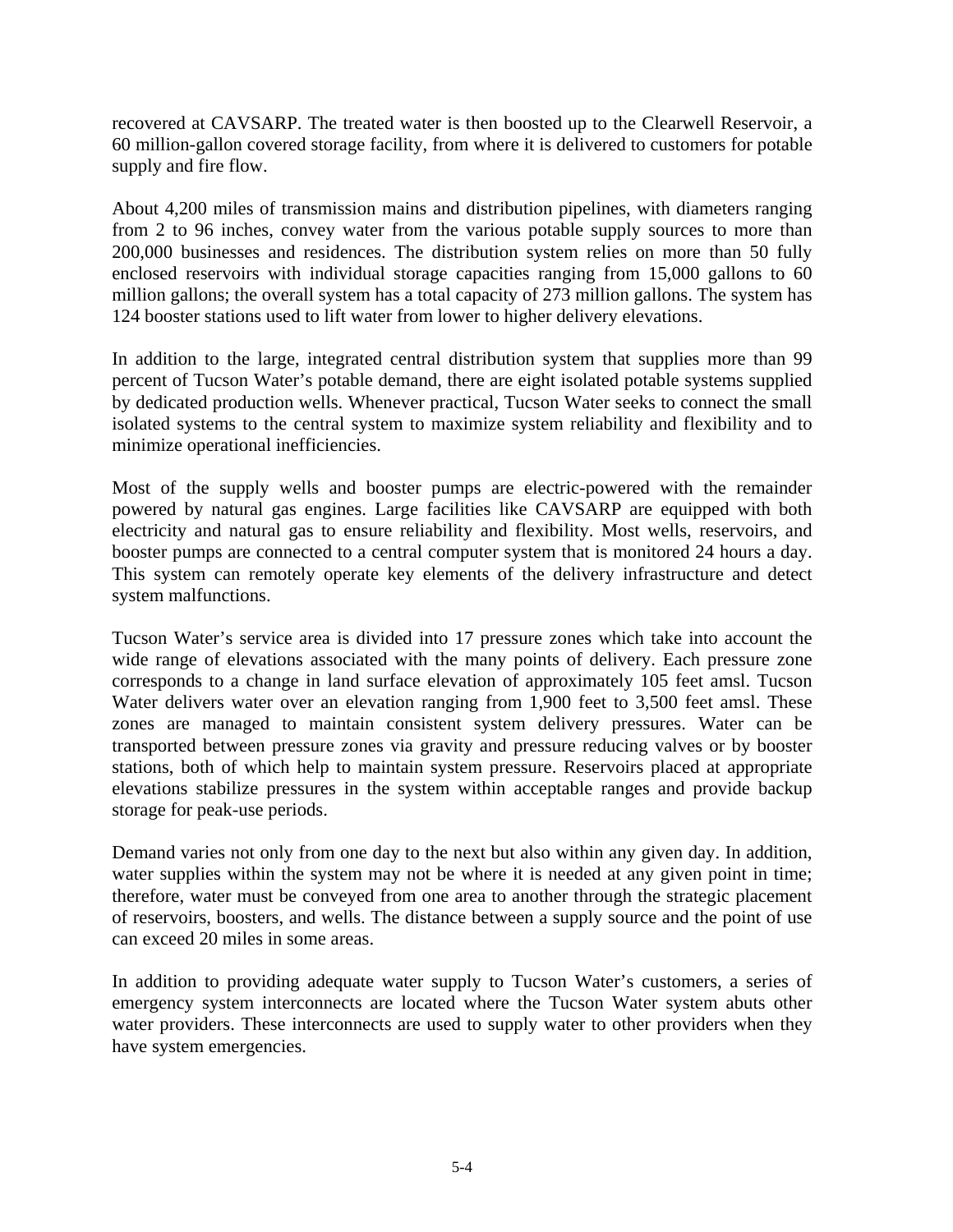The ground water used by Tucson Water generally meets the applicable federal and state regulatory standards with little treatment. Because the water delivered through the Tucson Water distribution system must be free of pathogens, Tucson Water introduces chlorine at various locations in the system to maintain a residual disinfectant in the water delivered to customers. Areas where ground-water contamination could pose a threat to potable supplies are being managed by controlling ground-water pumping or by pumping and treating to either augment the ground-water system or for direct potable use.

The Tucson Airport Remediation Project was developed in order to treat ground water contaminated with volatile organic compounds. Tucson Water operates the remediation project under an agreement with the EPA and other industrial and governmental agencies that pay for operation of the project and provide the treated potable water at no cost to Tucson Water. The project water treatment plant produces approximately 6.2 MGD of potable supply. During 2002, the plant treated approximately 7,000 acre-feet of water that constituted about six percent of Tucson Water's total potable supply. This intensively monitored potable water source will continue to be available in gradually decreasing amounts until the ongoing ground-water cleanup is completed. The Tucson Airport Remediation Project may continue for another 20 to 30 years.

Tucson Water's *Environmental Monitoring for Public Access and Community Tracking*  (*EMPACT* ) program was developed with a grant from the EPA. The *EMPACT* goals include implementing enhanced monitoring of the Utility's potable distribution system, providing the community with near "real-time" water-quality information on Tucson Water's web site (*www.cityoftucson.org/water*), and creating community partnerships to better inform water consumers about water-quality and resource issues. The water-quality monitoring and data collection tools provided through *EMPACT* also enable the Utility to track and respond to real-time changes in system water quality.

#### **Existing Reclaimed Water System**

Tucson Water's reclaimed (non-potable) system is designed and operated so that the following operational and regulatory requirements are met:

- Meet the daily peak demand.
- Meet or exceed all reuse regulations.
- Maintain adequate system disinfection levels.
- Satisfy customer expectations.

Tucson Water has operated a reclaimed system since 1984. Reclaimed water usage in 2000 was 10,897 acre-feet, which was about eight percent of total water demand. The system takes secondary effluent from Pima County's Roger Road Wastewater Treatment Plant, further treats it to a higher standard, and delivers it for turf irrigation and other non-potable uses. The layout of the reclaimed water system is shown on Figure 5-3. The utilization of reclaimed water for non-potable uses has helped to conserve higher-quality water sources for potable water supply and to relieve some of the demand on the potable system.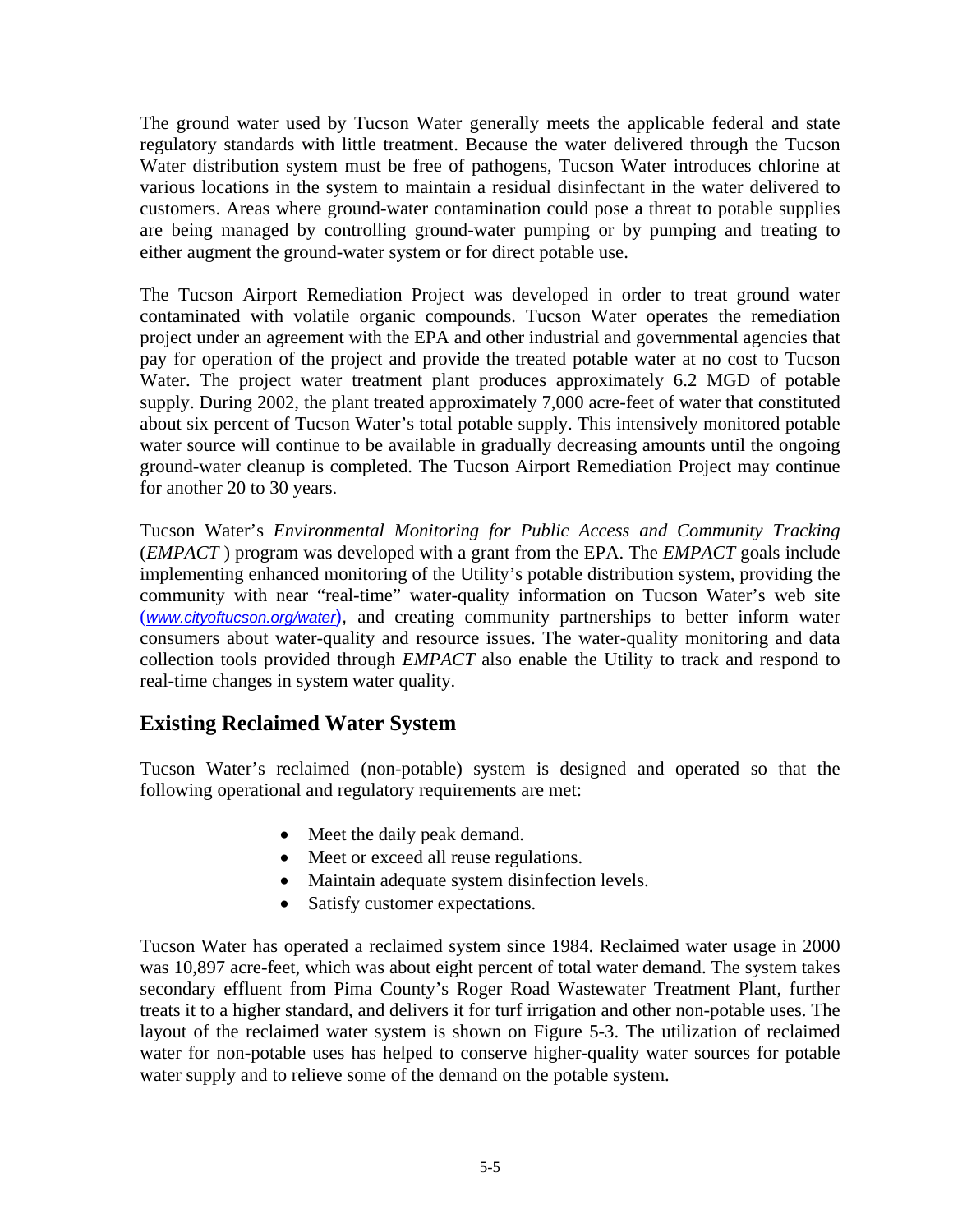

**Figure 5-3:** Tucson Water's Reclaimed Distribution Pipeline System in 2000.

The secondary effluent that is received from Pima County's treatment facilities is either filtered at the Tucson Reclaimed Water Treatment Plant or recharged in a number of facilities. The recharge facilities include the Sweetwater Recharge Facilities, the Santa Cruz River Managed Underground Storage Facility (Santa Cruz Phase I) and the Lower Santa Cruz River Managed Recharge Project (Santa Cruz Phase II) as shown in Figure 5-4. The Santa Cruz Phase I facility is co-owned with the U.S. Secretary of the Interior and the Santa Cruz Phase II facility is jointly owned by multiple parties.

The Tucson Reclaimed Water Treatment Plant is capable of treating up to 10 MGD. The Sweetwater Recharge Facilities are permitted to annually recharge and recover up to 6,500 acre-feet of reclaimed water to meet seasonal peak demand requirements. The recovered effluent is blended with filtered water from the reclaimed plant, disinfected with chlorine, and boosted to customers through the reclaimed water distribution system. The total delivery capacity of blended water from the reclaimed plant and the Sweetwater Recharge Facilities is 27 MGD. Santa Cruz Phase I is permitted to recharge approximately 9,300 acre-feet of effluent annually. The regulations that govern managed recharge facilities award credits for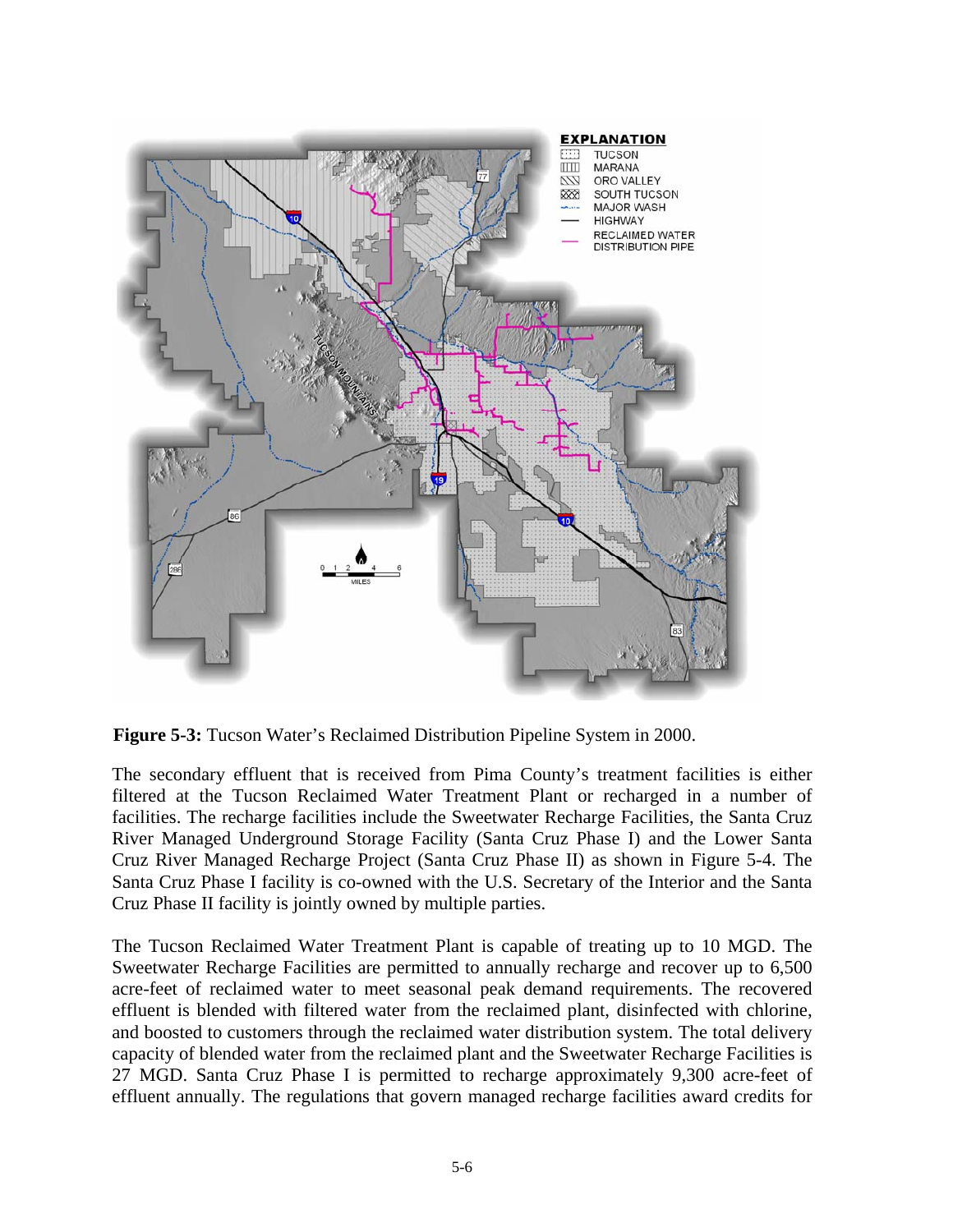only 50 percent of the effluent that is recharged. The City of Tucson and the Secretary of the Interior evenly share the credits accrued at Santa Cruz Phase I; therefore, Tucson Water can accrue approximately 2,300 acre-feet of recharge credits per year. Effluent recharged under Santa Cruz Phase I is recovered through a well, disinfected, and conveyed through the reclaimed distribution system to customers. Santa Cruz Phase II is co-owned by several local entities and recharges effluent on behalf of Tucson Water as well as others with effluent entitlements. This facility does not currently have a recovery component.



**Figure 5-4:** Sources of Supply to the Reclaimed Water System.

Other reclaimed facilities consist of reservoirs, booster stations, disinfection equipment, and over 135 miles of pipeline*.* Although less complex than the potable system, the reclaimed system is also monitored 24 hours a day by a centralized computer system and must also meet specific operational criteria and comply with regulations. Reclaimed water system pressures must also be managed but a wider range of pressure fluctuations are more acceptable than in the potable delivery system where delivery pressures are more stringently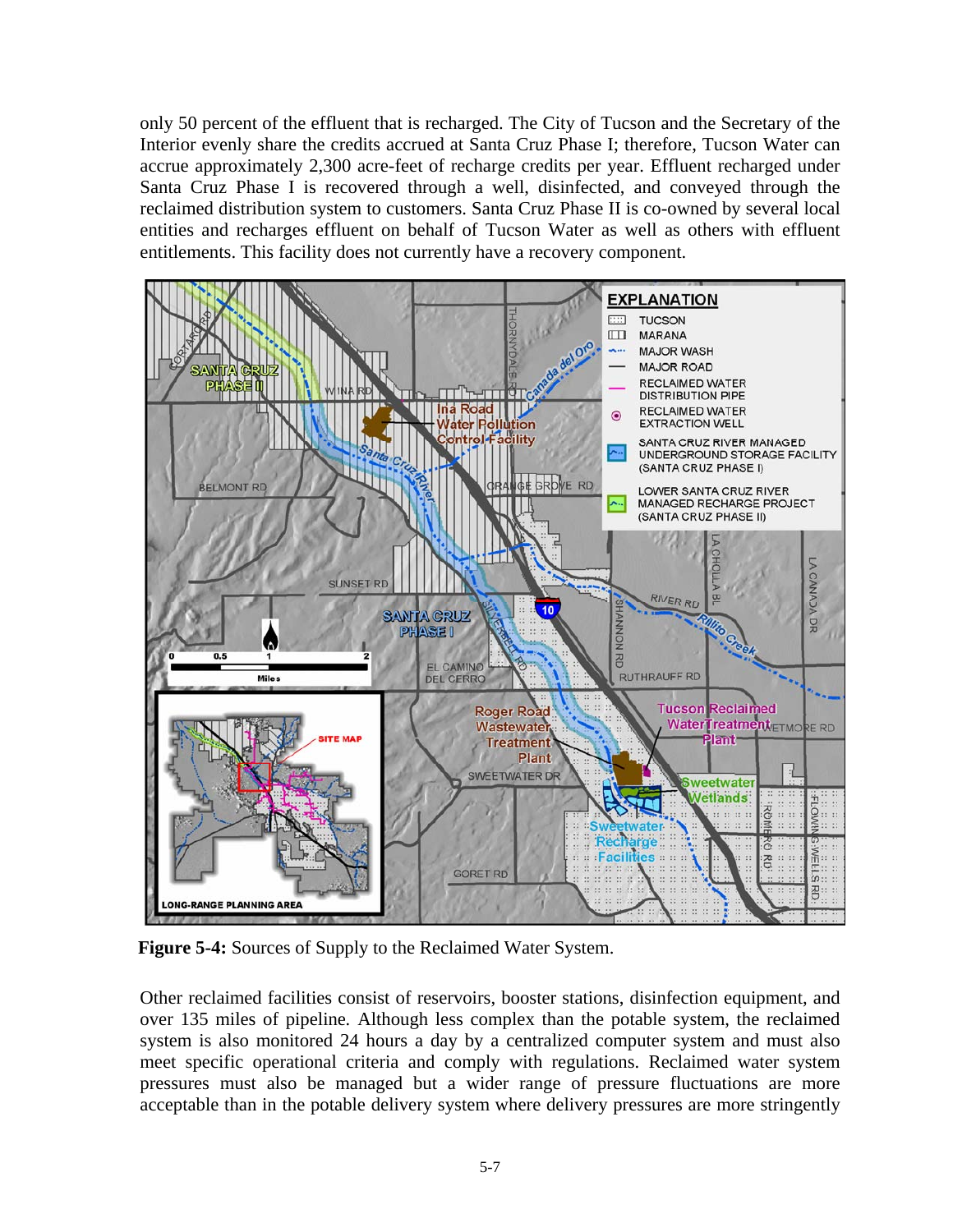controlled. Similar to the potable system, the reclaimed system's booster pump stations move water for many miles and over substantial changes in elevation from supply source to points of service. Reclaimed water storage reservoirs ensure that the system can meet peak water demand. The network of pipelines delivers reclaimed water to more than 600 services which include parks, schools, golf courses, commercial and industrial facilities, and some residences.

Water delivered through the reclaimed system must meet Class "A" reclaimed water standards which are designed to protect human health if the public comes into direct physical contact with the water. Tucson Water treats the effluent through filtration and/or through soil aquifer treatment associated with the recharge process.

## **IDENTIFYING POTABLE AND RECLAIMED SYSTEM NEEDS**

Existing and future water system needs can be identified and evaluated by using computer models to simulate the system. These computer representations of the potable and reclaimed systems are called hydraulic models. These models use software to represent a system's various hydraulic elements such as sources of supply, pipelines, reservoirs, pumps, valves, and so on. To simulate a complex system, the entire distribution network is simplified or "skeletonized." The model consists of mathematical formulas used to calculate the effects of actual and projected supply inputs and demand outputs on system pressures. The results of a modeling assessment are portrayed schematically and are used to assess future potable and reclaimed system improvements.

## **Future Potable System Needs**

Future potable water system needs are determined by applying a GPCD water use factor to population projections within Tucson Water's projected service area. As described in Chapter Three, population projections are distributed spatially to locate future delivery system needs. Projected water demands are grouped by pressure zone to identify the required capacities of projected storage reservoirs and booster stations. These future facilities are schematically located within the hydraulic model at actual elevations closest to their associated demands. Hypothetical pipelines are laid out between facilities, typically on existing rights-of-way or section lines, to convey water from one to the other. The hydraulic model is used to size the projected pipelines and to ensure there is adequate water supply, storage, and pressure to meet the projected demands in 2030 and 2050. This necessitates adding infill capacity to the existing infrastructure. Extensions of the system to areas currently not served will require new pipelines and facilities as shown in Figure 5-5.

The primary areas for infrastructure expansion are projected to be in the south, southwest, and southeast portions of the Long-Range Planning Area. These are the areas where Tucson Water anticipates providing direct service in the future. Other water providers will be responsible for meeting their own future demands. However, depending on future agreements, their water resources may be treated and delivered (wheeled) to their respective service areas through Tucson Water's potable system.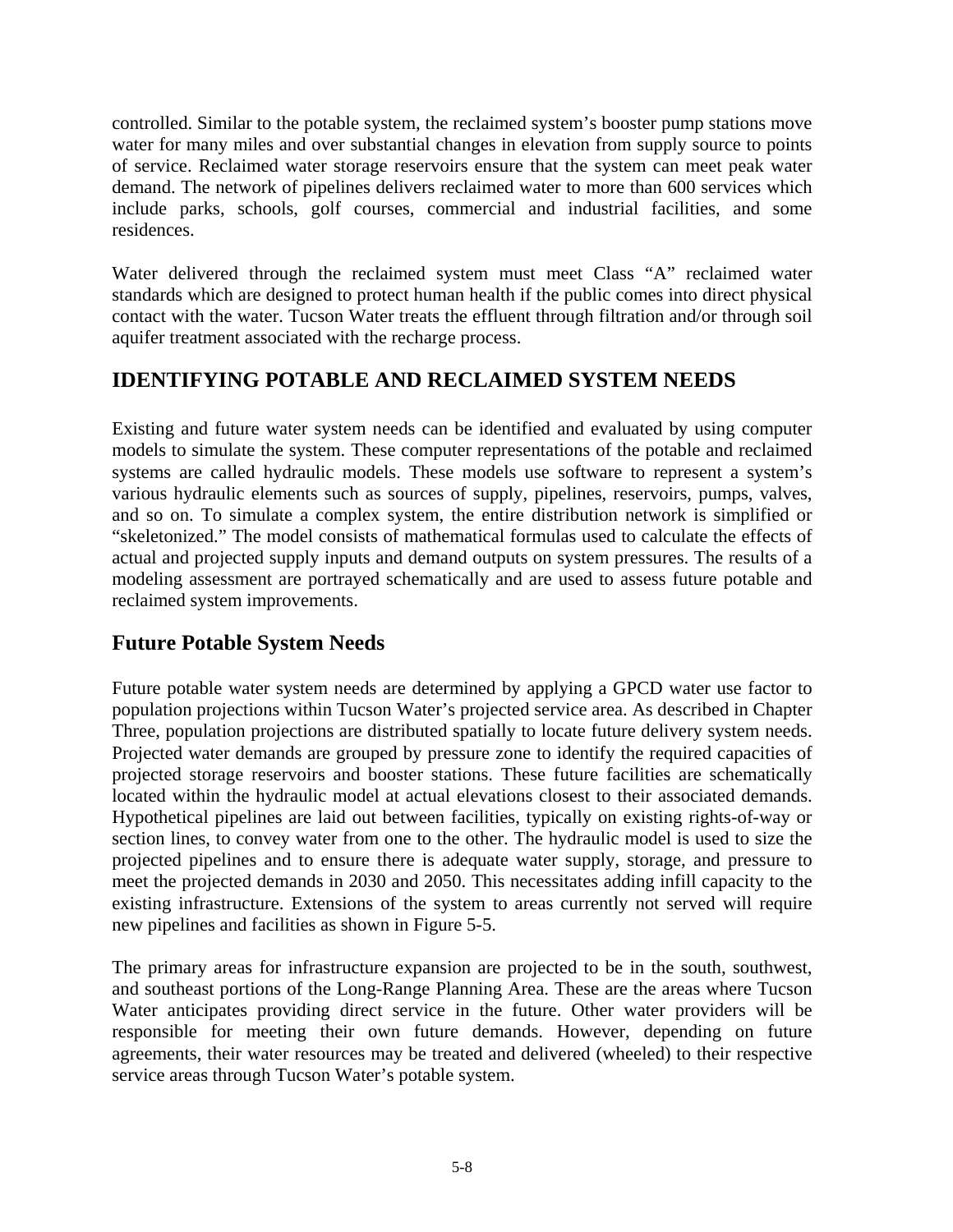

**Figure 5-5:** Potential Expansions of Tucson Water's Potable System through 2050.

Tucson Water's annual potable demand in 2000 was 117,624 acre-feet. This equates to an average demand rate of 105 MGD. Based on the population projections within Tucson Water's projected service area, average potable demands are projected to be 214 MGD (241,000 acre-feet per year) and 227 MGD (253,000 acre-feet per year) for 2030 and 2050, respectively. This equates to projected peak daily demands of 386 MGD in 2030 and 408 MGD in 2050 based on a peak-day planning factor of 1.8 which assumes that 1.8 times more water will be delivered on a peak day than on an average day. The peak daily demand commonly occurs in the month of June.

Cost-estimating functions of the hydraulic model were used to conduct a planning-level assessment of capital costs needed to expand and upgrade the potable distribution system through 2050. As shown in Table 5-1, the capital costs are projected to be almost \$500 million by 2030 with an additional \$50 million by 2050. The system expansion costs will average about \$20 million annually through 2030. This annual rate of capital expenditure will only cover incremental costs for system expansions and does not include other costs required